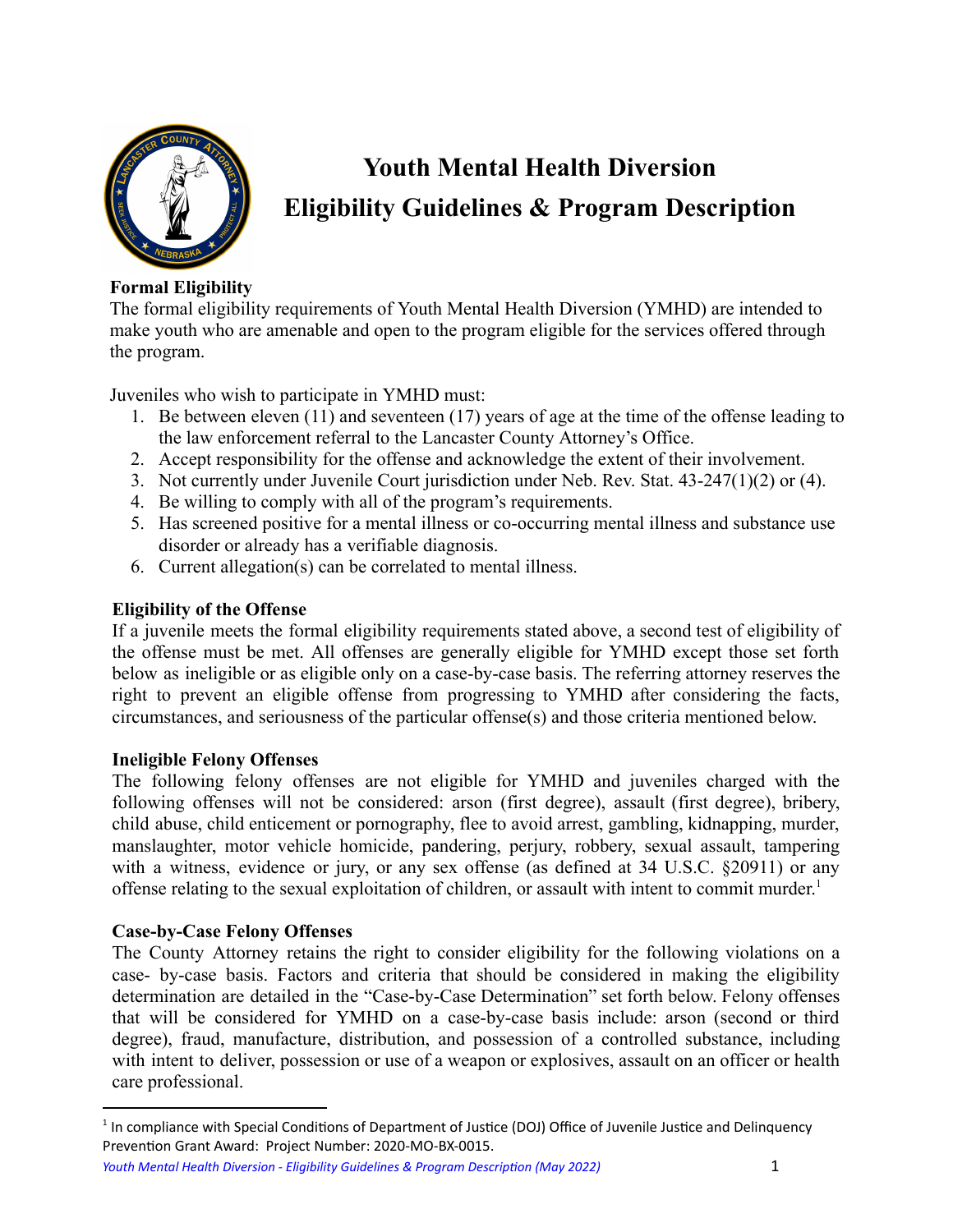# **Ineligible Misdemeanor Offenses**

The following misdemeanor offenses are not eligible for YMHD and juveniles charged with the following offenses will not be considered: driving under the influence (including .02 violations), refusal to take chemical test, gaming violations, gambling, child pornography, and traffic offenses, including flee to avoid arrest and leaving the scene of an accident, or any sex offense (as defined at 34 U.S.C. §20911) or any offense relating to the sexual exploitation of children, or assault with intent to commit murder. 2

# **Case-by-Case Misdemeanor Offenses**

The County Attorney retains the right to consider the following violations on a case-by-case basis. Factors and criteria that should be considered in making the eligibility determination are detailed in the "Case-by-Case Determination'' set forth below. Misdemeanor offenses that will be considered for YMHD on a case-by-case basis include: assault, carrying a concealed weapon, firearm offenses, child abuse and neglect, contributing to the delinquency of a minor, domestic assault, protection order violations, intimidation by phone, motor vehicle homicide, obstructing justice, providing false information, public indecency, resisting arrest, and sexual assault (unless listed as ineligible above).

# **Infractions and Inchoate Offenses**

Infractions are generally eligible for YMHD. An offense which constitutes a conspiracy, accessory, attempt, or aiding and abetting is eligible only if the underlying offense is eligible.

## **Case-by-Case Determination**

Factors such as the predilection of the juvenile, the seriousness of the offense, and the response of the victim and community will be considered by the referring attorney. The referring attorney reserves the right to consider each case on an individual basis to determine eligibility.

Any offense that is eligible or considered on a case-by-case basis as eligible will also be reviewed in light of the factors and criteria set forth below. The factors and criteria below establish a balancing test by which public protection and security are weighed against practical rehabilitation of the juvenile and restoration of the victim and community.

# **Seriousness of the Offense**

In determining eligibility for YMHD, the factors listed below shall be considered to evaluate the seriousness of an offense.

- 1. The number of previous involvements with the law the juvenile has had, including incidents or repeat occurrences of criminal behavior or delinquency.
- 2. The length of time over which repeat offenses occurred and the similarity of the offenses.
- 3. Whether the offense involved violence or was committed in an aggressive, anti-social, or premeditated manner.
- 4. The number of victims involved in the offense.
- 5. The potential or actual harm to victims even if unintentional.
- 6. The monetary amount involved in the offense exceeds \$10,000.
- 7. The motivation for the commission of the offense.
- 8. The likelihood of future offenses, and the general amenable nature of the juvenile.

*Youth Mental Health Diversion - Eligibility Guidelines & Program Description (May 2022)* 2

 $2$  In compliance with Special Conditions of Department of Justice (DOJ) Office of Juvenile Justice and Delinquency Prevention Grant Award: Project Number: 2020-MO-BX-0015.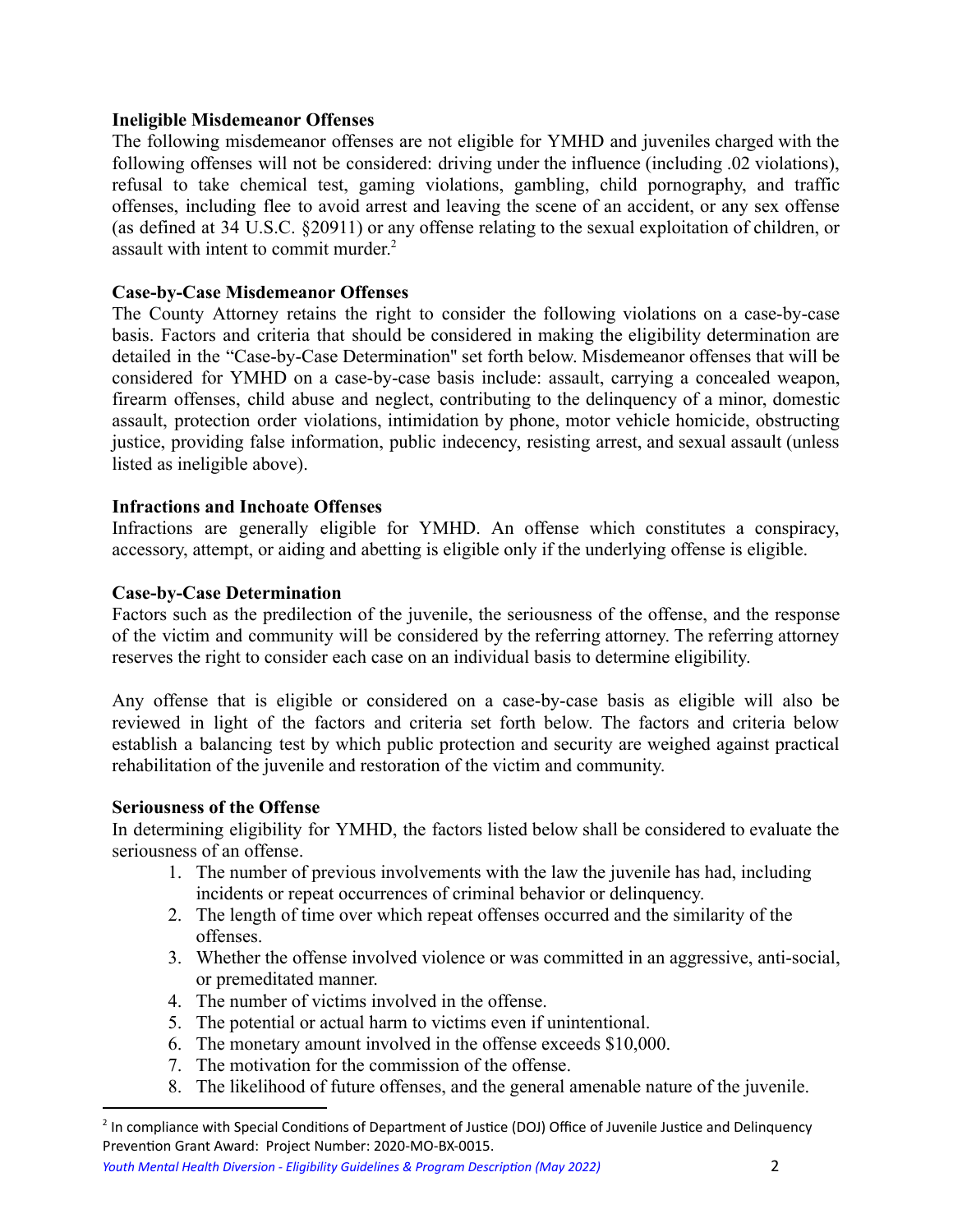## **Amenable Nature of the Juvenile**

In determining the amenable nature of the juvenile, the County Attorney shall consider:

- 1. The age of the juvenile and the ages and circumstances of any others involved in the offense.
- 2. The juvenile's willingness to participate in the diversion program.
- 3. The previous history of the juvenile, including whether he or she has been convicted of any previous offenses or adjudicated in juvenile court, and if so, whether such offenses were against a person or related to property or substance abuse.
- 4. The previous history of anti-social behavior, including patterns of physical violence, and whether treatable emotional or psychological problems contributed to commission of the offense.
- 5. The likelihood that the offense is significantly related to the juvenile's problems and the likelihood that participation in diversion would improve the juvenile's ability to cope with his or her problems.
- 6. The sophistication and maturity of the juvenile as determined by consideration of his or her home life, school performance and activities, emotional attitude and desires to be treated as an adult, patterns of living, and whether he or she has had previous contact with law enforcement agencies and/or courts and the nature of that contact.
- 7. Such other matters as the prosecuting attorney deems relevant to his or her decision.

# **Factors Weighing Against Diversion**

The County Attorney shall balance the seriousness of the offense and the amenable nature of the juvenile against the factors weighing against diversion set forth below:

- 1. The juvenile has been associated with or initiated into a gang or participated in gang activity.
- 2. The juvenile has a history of violence, aggression or crime against persons.
- 3. The juvenile has a history of anti-social or criminal conduct, indicating a particular resistance or reluctance to changing said conduct.
- 4. The victim(s) or affected community has strong objections to the juvenile being considered for diversion.

## **Victim Impact**

When a juvenile has committed an offense against an individual or offense that ultimately affects an individual, the YMHD team will actively seek the victim's input in the diversion process. The County Attorney may consider the victim's input when considering a juvenile's eligibility to participate in the diversion program.

## **Inclusion in the Program**

The final decision to accept or deny any juvenile as a participant in the diversion program shall be made by the County Attorney, in consultation with the YMHD Intake Team.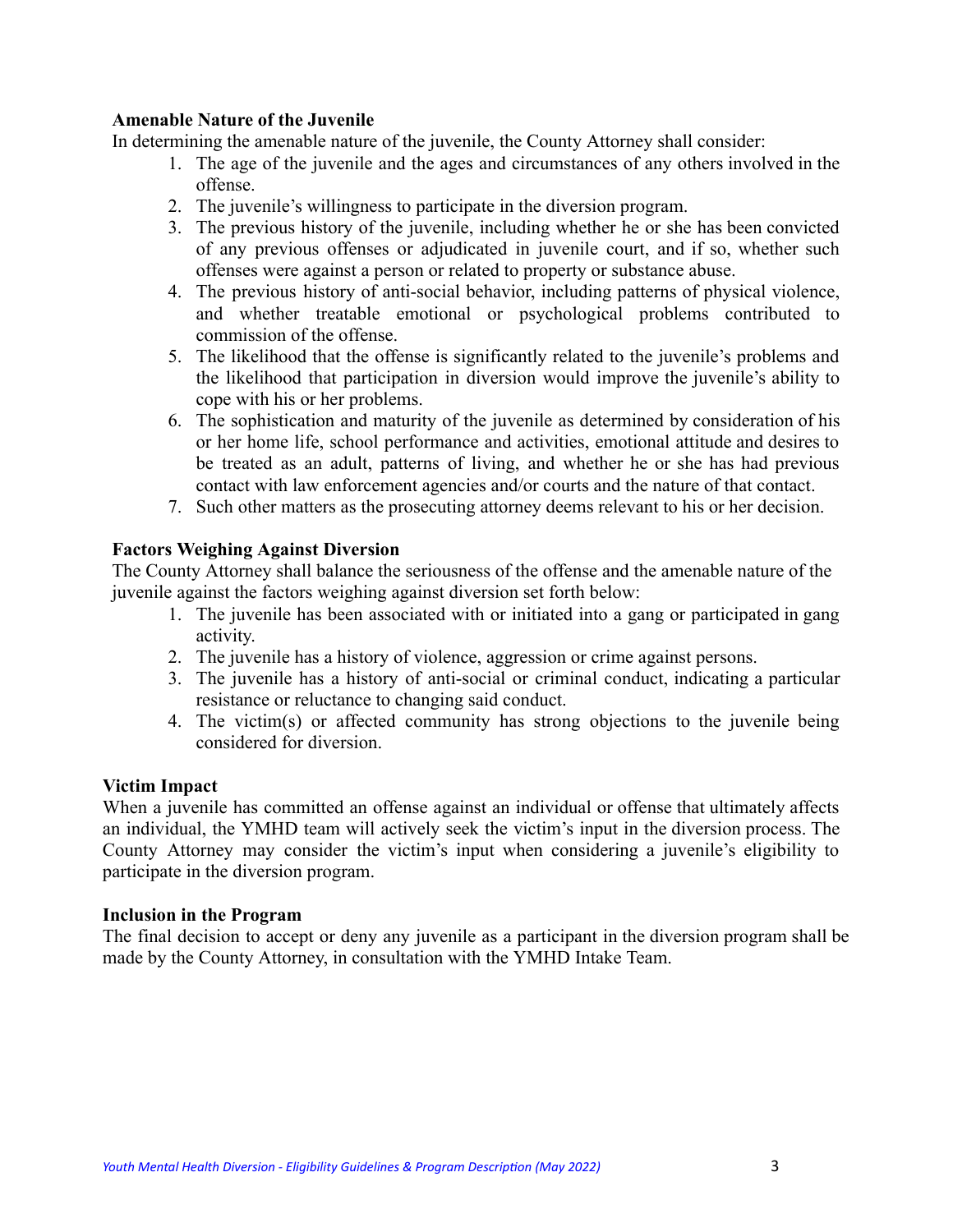#### **Administrative Review of Cases Denied Eligibility**

Juveniles who have previously participated in a law violation diversion program or have been adjudicated for a law violation in Juvenile Court do not have a right to appeal denial of YMHD.

Juveniles who have never previously participated in a law violation diversion program or been adjudicated for a law violation in Juvenile Court and have been denied eligibility for YMHD may contest this finding by requesting an administrative review. The juvenile or the juvenile's counsel must request an administrative hearing by filing written notice with the County Attorney. The County Attorney will schedule a hearing within three weeks of the request for the hearing.

Administrative reviews are heard by local attorneys who volunteer their time to review diversion eligibility decisions. The attorney conducting the review is appointed by the Lincoln Bar Association. The determination reached at the review hearing is advisory in nature and is conducted to determine whether the decision denying eligibility was arbitrary and capricious. The County Attorney is not bound by the finding of the hearing officer or the administrative review process.

#### **Juveniles Terminated From the Program**

Juveniles who have received a diversion plan and signed the agreement to participate may be terminated from the program if he or she fails to meet the requirements of the program. The requirements of the program are broadly set forth below and specifically defined in the juvenile's individual diversion plan.

A juvenile may be terminated from YMHD for: (a) receiving any additional referrals or citations, (b) failing to notify the diversion program of any additional referrals or citations, (c) unexcused or repeated absence from required diversion activities, (d) inappropriate behaviors and conduct in any diversion activities, (e) inappropriate conduct and progress in school, (f) positive results of a drug test, (g) after evaluation been determined to not have a qualifying mental illness or co-occurring mental illness and substance use disorder, or (h) failure to complete the diversion plan as developed by the diversion team and agreed to by the juvenile.

Juveniles will be contacted by a member of the diversion team if they are not meeting the program's requirements and expectations. The juvenile will receive a letter warning him or her of possible termination from the program and will receive a summary of the requirements and expectations that are not being met. Each juvenile will be given an opportunity to review program requirements and expectations, and develop a plan with their diversion officer to complete the program. Any juvenile participating in the program that is experiencing difficulty completing any part of his or her diversion plan should contact YMHD staff immediately and request assistance.

If a participating juvenile commits an additional offense, a copy of his or her progress summary in addition to information from the partnering mental health provider will be sent to the County Attorney and to the juvenile. The County Attorney may request a copy of a juvenile's progress summary at any time. Conditions of individual diversion programs may not be modified without the approval of YMHD staff.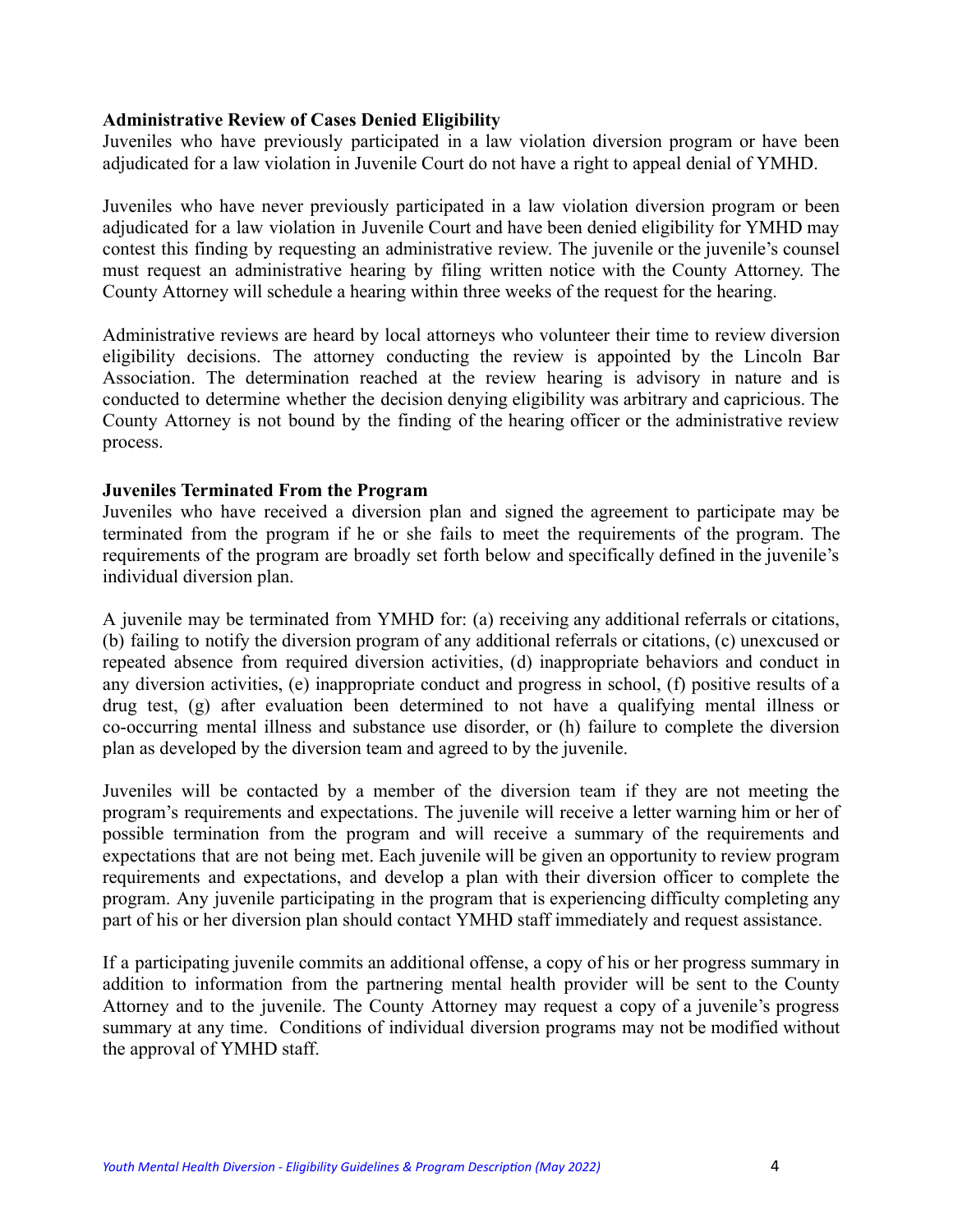## **Acceptance of Responsibility**

Each participant must acknowledge his or her responsibility for the offense that brought him or her to YMHD. YMHD is a court-alternative voluntary program, and participants retain an on-going right to consult with an attorney at any time, provided however, that such consultation does not unreasonably delay, detract or otherwise undermine the intent and benefits of participation in the program. In the event that the juvenile participating in the program either withdraws from or fails to complete the diversion program, any and all admissions of responsibility made as a result of actions or activities required by the program shall remain confidential and not be used by the prosecution in the event that a Petition is subsequently filed, unless a release of information is signed upon admission to the program or is otherwise authorized by law.

# **Duration of the Program**

Each participant's diversion program shall be individually tailored to meet the needs of each juvenile participating in the program. The duration of the program depends on the nature of the offense committed, the extent of remedial action taken and required, the extent of involvement in the offense committed, and individual needs. The maximum time in the program shall be long enough to affect a change in the juvenile, but shall never exceed one (1) year. There is no minimum duration.

## **Withdrawal from Program**

Any juvenile participating in YMHD may withdraw at any time before the program is complete. However, if the juvenile withdraws without successfully completing all of the requirements of the program, the County Attorney may file a criminal complaint or juvenile petition to initiate court proceedings in the matter that originally led to the recommendation for participation in the diversion program. Juveniles who withdraw from the program will not receive reimbursement of fees paid into the program.

# **Completion of the Program**

Upon successfully completing the diversion program, the County Attorney agrees not to file any charges on the offense(s) that led to the recommendation for participation in the diversion program.

## **Program Requirements**

Terms and conditions of Youth Mental Health Diversion may include one or more of the following:

- 1. Participation in mental health or substance abuse evaluations.
- 2. Attend treatment or otherwise comply with treatment recommendations to successful completion.
- 3. Refrain from the use and/or possession of alcohol or controlled substances, unless prescribed by a physician.
- 4. Submit to alcohol and/or drug testing.
- 5. Complete all required community service by performing work of acceptable quality in a community service placement approved by YMHD.
- 6. Attend and participate in all educational classes assigned by YMHD.
- 7. Write a letter of apology, or participate in mediation, as required.
- 8. Refrain from or limit participation in certain social activities or situations.
- 9. Participation in pro-social activities.
- 10. Goal setting and measuring achievement.